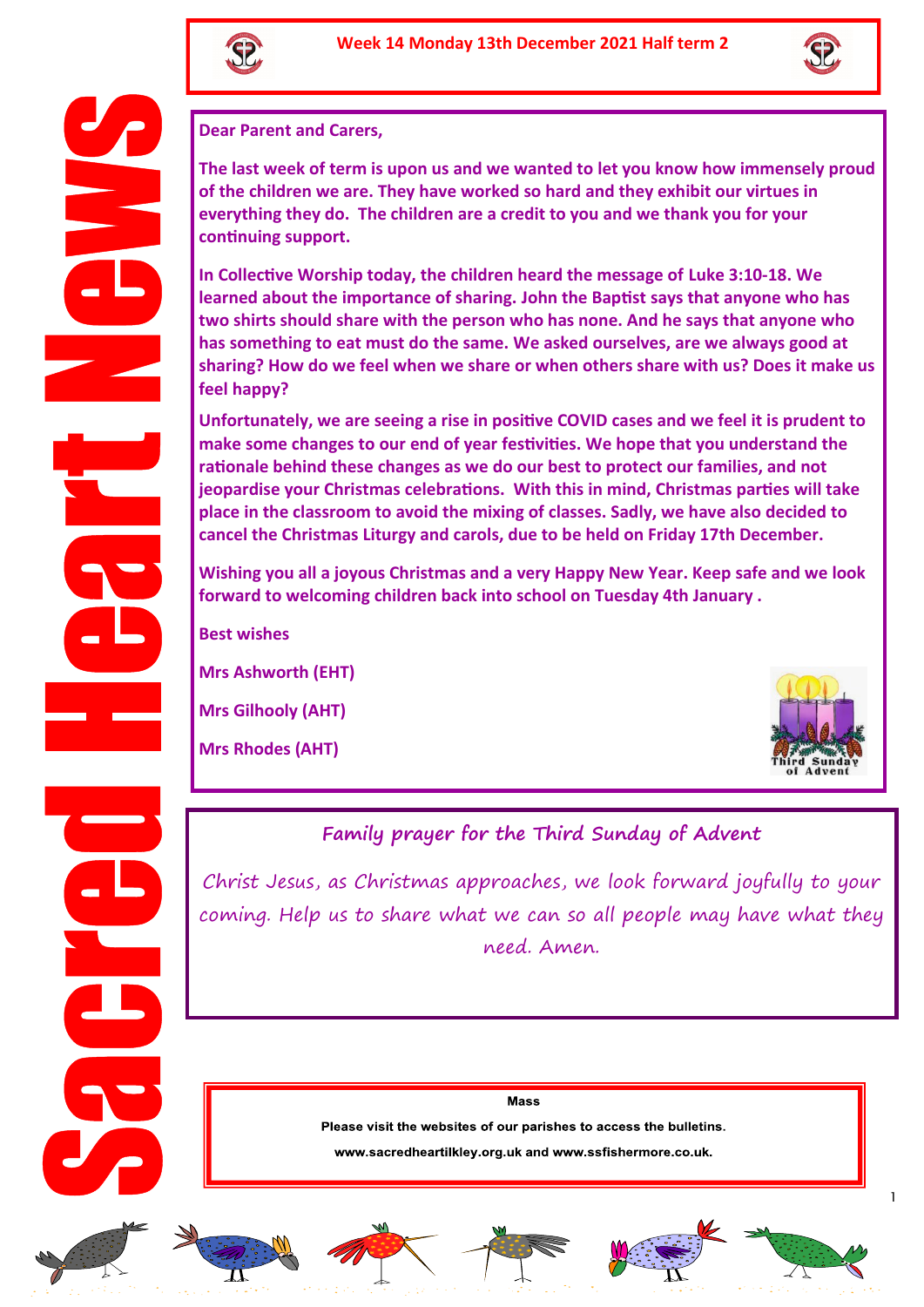

### **Preparation for First Sacraments–**

**If you are the parent/carer of a child (who is a baptised Catholic) in Years 3 or 4 and live in Sacred Heart Church Parish, we would like to invite your child to begin to prepare to receive, hopefully during Spring 2022, the sacrament of Penance & Reconciliation (Y3) or First Holy Communion (Y4). (Before making their First Holy Communion, the child needs to have received the sacrament of Reconciliation).**

**Each programme is very much a learning partnership between the child and their family, with support from the catechists, and plentiful resources are available to assist parents/carers in this task.**

**If you and your child would like to join either preparation programme, please send your contact details, the place and date your child received the sacrament of Reconciliation if appropriate, and their name and their age to** 

**catechist.sacredheart.ilkley@dioceseofleeds.org.uk.** 

**We hope to begin the programmes after Christmas and will give more details of what is involved, timetables etc once we have an idea of who is interested.**

#### **Leadership in School**

Unfortunately, Mrs Ashworth is unwell and will not be in school for the rest of the week. I'm sure you will all join us in wishing her a speedy recovery.

Mrs Rhodes and Mrs Gilhooly are in school and will deal with any queries that you may have. Please note that both Mrs Rhodes and Mrs Gilhooly are also teaching in class but they will endeavour to get back to you as quickly as possible.

#### **Christmas Cards**

Children are welcome to bring in Christmas Cards for their classes this year.



# **Wriggly Nativity**

**Well done to all the Reception and Year 1 children for entertaining us with their wonderful performance of 'Wriggly Nativity'. The children worked so hard to learn the songs and their lines. It really was a joy to watch. We are also so pleased that we were able to welcome parents into school and they were lucky enough to see the performance live.** 

**For those who didn't get to see it, a recording will be available to view on our website later this week.**